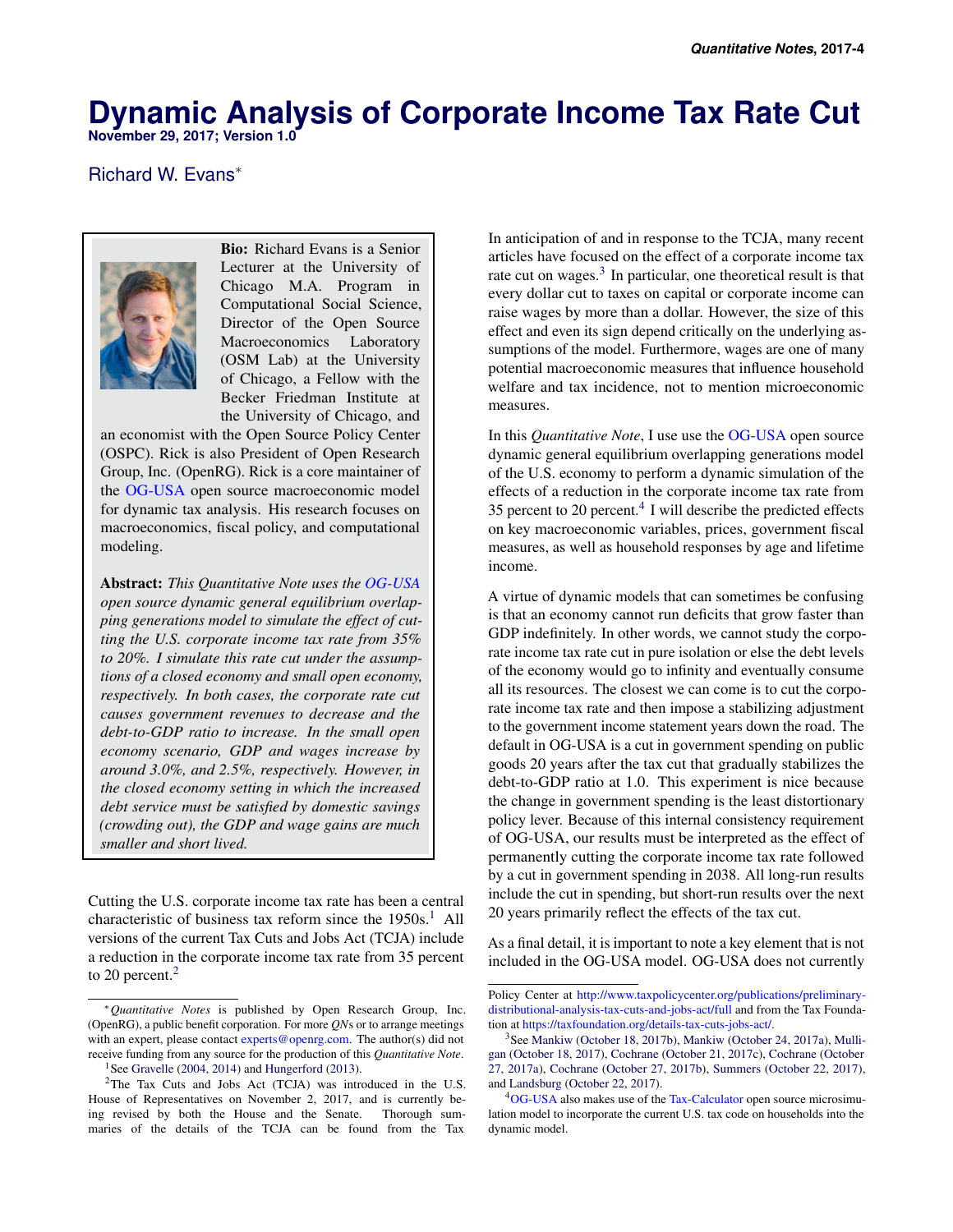have the ability to model profit shifting behavior of firms moving the accounting for business income across sovereign boundaries to take advantage of lower tax treatments. Recent work highlights the importance of this assumption in the predicted effects of a corporate income tax rate cut.<sup>[5](#page-1-0)</sup> When profit shifting is highly responsive to changes in the corporate income tax rate, lost revenue from a rate cut could be offset by more corporate income entering the country. If firms' profit shifting is not responsive to the corporate income tax rate, a rate cut results in lost revenue. The degree to which profit shifting is responsive is still a matter of debate and is an open empirical question. Our results should be interpreted as what would likely happen if firms profit shifting does not significantly respond to the corporate income tax rate cut.

Tables [1](#page-3-0) and [2](#page-3-1) show the percent change from the baseline to the reform in macroeconomic variables, prices, and fiscal variables over the first 10 years, the 10-year average, and longrun values (steady-state) under a closed economy assumption versus a small open economy assumption, respectively. Figure [1](#page-4-0) shows the same percent changes over a 60-year time path, after which point the economy is close to its long-run steady state. The respective vertical black lines at  $t = 2038$  in each panel of Figure [1](#page-4-0) represent the period in which government spending adjusts in order to begin stabilizing the debt-to-GDP ratio to return to  $D_t/Y_t = 1.0$ .

### **1. Closed vs. Open Economy**

Although OG-USA does not model profit shifting by firms, we capture two extremes in terms of capital's ability to move across borders. In the closed economy version of OG-USA, capital demand by firms  $K_t^D$  plus the government debt  $D_t$ (lending to firms and lending to government) must equal capital supplied by household savings  $K_t^S$ .

(closed economy) *K*  $E_t^D + D_t = K_t^S \quad \forall t$  (1)

If something causes firms' demand for capital or government debt to increase, the interest rate will likely rise, mitigating the degree to which capital supplied must rise. In a closed economy setting, government debt has the maximum potential to crowd out investment because the increased deficits divert household savings and thereby reduce investment.

At the other extreme is the assumption of a small open economy. In this case, the interest rate is assumed to be the world interest rate *r* ∗ and capital supply is perfectly elastic. Foreign capital  $K^F$  can freely flow into and out of the country to make up for any deficits or surpluses in net domestic capital supply.

(small open economy)  $K_t^D + D_t = K_t^S + K_t^F \quad \forall t$  (2)

In a small open economy setting, government debt has the minimum potential to crowd out investment because the supply of capital is perfectly elastic. Any increase in the demand for capital—either from domestic firms or from new government debt—can be met by the free inflow of capital from abroad  $K_t^F$ .

By comparing the simulated effect of a cut in the corporate income tax rate from 35 percent to 20 percent using OG-USA with a closed economy assumption versus a small open economy assumption, I capture the two extremes of how much such a policy can stimulate the U.S. economy.

## **2. Government Revenue, Debt, and Spending**

Under both the closed economy and small open economy assumptions, the corporate income tax rate cut causes revenue to fall by between 6 percent and 9 percent each year, and the debt-to-GDP ratio rises over 30 percentage points in 20 years. Government spending as a percent of GDP must be cut by 5 percentage points in 2038 in order to stabilize the debt-to-GDP ratio at 1.0 in the long run.<sup>[6](#page-1-1)</sup>

The loss in revenue from the corporate income tax cut is smaller in the closed economy case (-7% per year versus -9% per year) because household savings and, therefore, taxable capital income rise by more in the closed economy case. In the closed economy, it is the domestic households who must supply all the capital for the increased capital demand by firms and the increased government debt burden.

#### **3. Capital, Investment, Output**

In the closed economy scenario, the rate cut causes an immediate increase in the demand for capital, both from firms and from government debt. However, a large increase in the interest rate of 12% in 2018 (from 6.5% to 7.25%) reduces firm demand but increases the debt service over time. Figure [1a](#page-4-0) shows that the crowding out of the increased debt burden starts to cause investment to decline and the capital stock to peak about 10 years after the tax cut, between 2026 and 2028. It takes closer to 20 years before the crowding out of the debt service actually reduces GDP. But the average annual increase in GDP in the reform over the baseline over the 10-year budget window is a modest 1.2%.

Under the small open economy assumption the capital, investment, and output gains are understandably more pronounced. With interest rates fixed, the cut in the corporate income tax

<span id="page-1-0"></span><sup>&</sup>lt;sup>5</sup>See [Pomerleau](#page-5-12) [\(June 7, 2017\)](#page-5-12) and [Benzell et al.](#page-5-13) [\(2017\)](#page-5-13).

<span id="page-1-1"></span><sup>&</sup>lt;sup>6</sup>Some adjustment in government spending, taxes, or transfers is necessary to stabilize the model so that government debt does not go off to infinity and eventually consume all the resources of the economy. This is called a budget closure rule. I chose a decrease in government spending 20 years after the tax cut because it is the least distortionary policy change.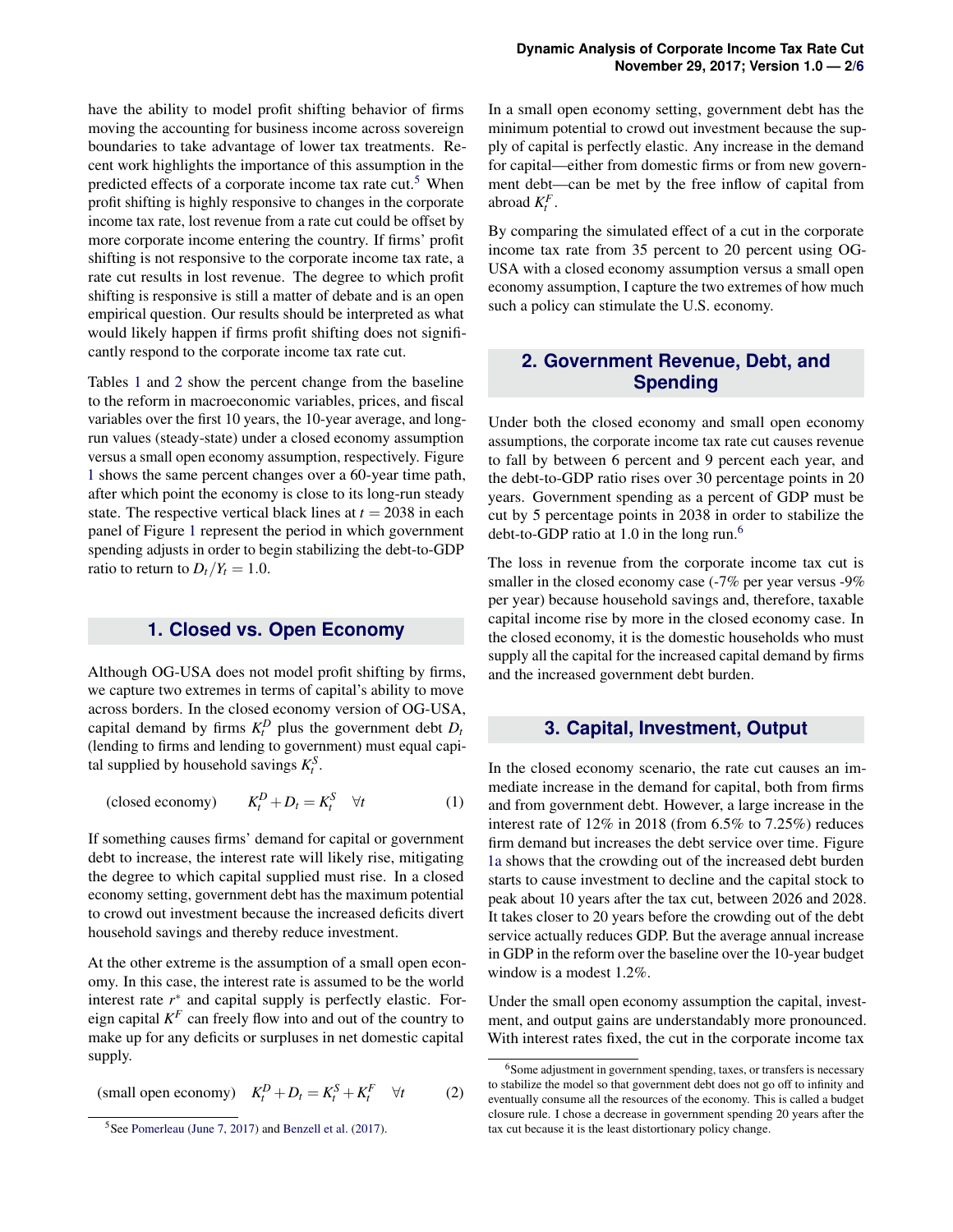rate immediately increases capital demand. The increased government debt burden is satisfied by an inflow of foreign capital. Household savings is not crowded out, investment rises, capital stock rises, and output rises. The increases in the capital stock and output are most pronounced in the first period in this case, with the capital stock rising 9% above the baseline and GDP rising 4% above the baseline. But the long-run increases are notable. If foreign capital will flow freely into the U.S., a corporate rate cut can have tremendous benefits.

## **4. Wages and Employment**

Figures [1c](#page-4-0) and [1d](#page-4-0) show the simulated effects of the corporate income tax rate cut on interest rates and average wages under the closed economy and open economy assumptions, respectively. In both cases, the corporate rate cut increases capital demand by domestic firms. As was previously noted in the closed economy case, the corporate rate cut causes a large initial rise in the interest rate, mitigating the increase in captial demand by firms. The large rise in interest rates causes many households to increase labor supply in the early periods, which results in a capital labor ratio that is declining initially. For this reason, we see average wages initially decline. But by 2020, the increase in the capital stock outstrips the increases in labor and average wages begin to rise. We see this upward trend in wages start to reverse in the closed economy around 2030 as a result of the crowding out of investment. And the effect on wages would be slightly negative after 2038 were it not for the large cut in government spending to stabilize the debt-to-GDP ratio.

The wage in the small open economy scenario is much more simple and mechanical, as shown in Figure [1d.](#page-4-0) The corporate rate cut increases capital demand by firms. Because the interest rate is fixed at the world rate, the capital-labor ratio rises, and the wage rises by 2.5%.

## **5. Concluding Remarks**

In both the closed economy and small open economy simulations, output and wages experience short-term gains. And those gains are more pronounced in the first 20 years in the small open economy case. The gains are much larger in the long-run in the closed economy case because all the efficiency gains from the rate cut are entirely captured by the domestic economy, as opposed to some of the gains being exported to foreign investors in the small open economy case.

It is likely that the true nature of the U.S. economy lies somewhere between the two extremes presented here of the closed economy and small open economy assumptions. The question is how freely does capital flow into and out of the United States? If one believes that capital frictions are minimal, then the optimistic results of the small open economy analysis are

the most likely. If one believes that capital supply is much less elastic, then there is a chance for significant crowding out in the medium term of investment and output from the reduction in the corporate income tax rate.

Even in the small open economy case, the increase in the debt-to-GDP ratio and the required 5-percentage-point cut in 2038 in government spending on public goods as a percent of GDP to stabilize the economy begs the question of how disruptive that might be.

## **Modeling Notes**

### **OG-USA**

[OG-USA](https://github.com/open-source-economics/OG-USA) is an open source dynamic general equilibrium overlapping generations model of the U.S. economy. The OG-USA model is written in Python and includes realistic demographics, productivity growth, household response to consumption, labor supply, and savings, intended and unintended bequests, realistic household taxes, government ability to run deficits and surpluses, and a closed economy or small open economy option. All documentation and code are available in the OG-USA GitHub repository [\(https://github.com/open](https://github.com/open-source-economics/OG-USA)[source-economics/OG-USA\)](https://github.com/open-source-economics/OG-USA).

## **Tax-Calculator**

[Tax-Calculator](https://github.com/open-source-economics/Tax-Calculator) (release 0.13.2) is an open source microsimulation model that is able to simulate a rich set of policy changes to the U.S. federal individual income tax system. In conjunction with micro data that represent the U.S. population and a set of behavioral assumptions, Tax-Calculator can be used to conduct static revenue scoring and distributional analyses of tax policies. Tax-Calculator is written in Python, an interpreted language that can execute on Windows, Mac, or Linux. Tax-Calculator can be run using the Public Use File (PUF) from the IRS Statistics of Income Group or using a Current Population Survey matched dataset. All documentation and code are available in the Tax-Calculator GitHub repository [\(https://github.com/open-source-economics/Tax-](https://github.com/open-source-economics/Tax-Calculator)[Calculator\)](https://github.com/open-source-economics/Tax-Calculator).

#### **Modeling Assumptions**

The simulations from [Tax-Calculator](https://github.com/open-source-economics/Tax-Calculator) include assumptions about tax filer behavioral responses to policy changes as well as an assumption about the growth in the Consumer Price Index (CPI) chained measure of inflation.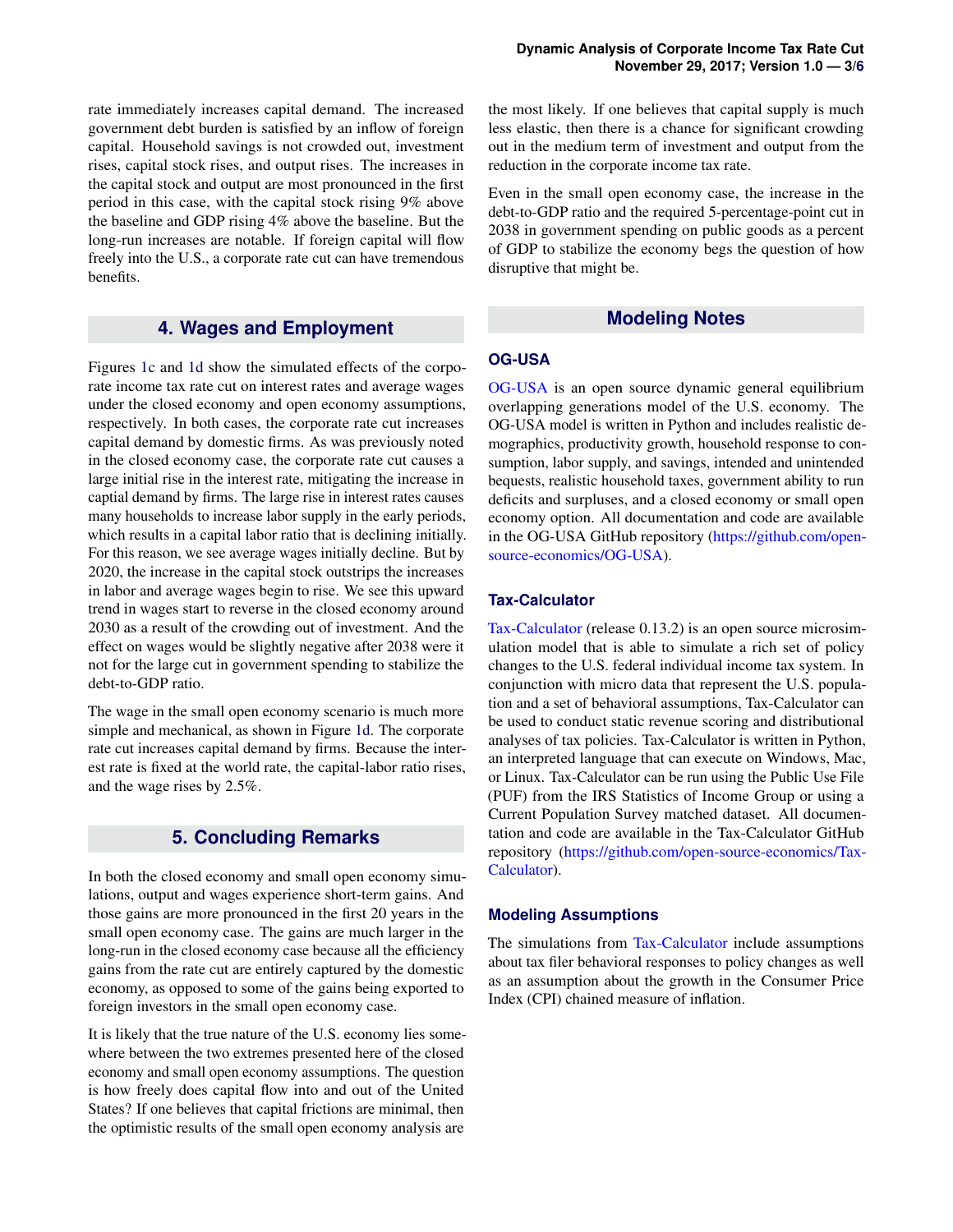| Macro                  | Year      |          |          |           |           |           |           |          |          | Avg.     | Steady   |          |
|------------------------|-----------|----------|----------|-----------|-----------|-----------|-----------|----------|----------|----------|----------|----------|
| var. <sup>a</sup>      | 2018      | 2019     | 2020     | 2021      | 2022      | 2023      | 2024      | 2025     | 2026     | 2027     | $10-yr$  | state    |
| $Y_t$                  | 1.12%     | 1.20%    | 1.26%    | 1.28%     | 1.29%     | 1.27%     | 1.23%     | 1.17%    | 1.09%    | 0.96%    | 1.19%    | 3.28%    |
| $C_t$                  | $-2.01\%$ | $-1.43%$ | $-0.95%$ | $-0.55%$  | $-0.22%$  | 0.05%     | 0.28%     | 0.47%    | 0.62%    | 0.78%    | $-0.30%$ | 3.10%    |
| $I_t$                  | 9.31%     | 7.98%    | 6.91%    | 6.04%     | 5.22%     | $4.44\%$  | 3.74%     | 3.03%    | 2.30%    | 1.45%    | 5.04%    | 10.56%   |
| $K_t$                  | $-0.24\%$ | 0.65%    | 1.34%    | 1.87%     | 2.25%     | 2.53%     | 2.71%     | 2.80%    | 2.83%    | 2.79%    | 1.95%    | 10.48%   |
| $L_t$                  | 1.86%     | 1.49%    | 1.21%    | 0.96%     | 0.78%     | 0.61%     | 0.45%     | 0.31%    | 0.16%    | $-0.01%$ | 0.78%    | $-0.39%$ |
| $W_t$                  | $-0.73%$  | $-0.29%$ | 0.05%    | 0.31%     | 0.51%     | 0.66%     | 0.78%     | 0.86%    | 0.92%    | 0.97%    | 0.40%    | 3.69%    |
| $r_t$                  | 12.58%    | 11.11%   | 9.98%    | $9.09\%$  | 8.42%     | 7.89%     | 7.49%     | 7.21%    | 7.00%    | 6.83%    | 8.76%    | $-2.03%$ |
| Rev <sub>t</sub>       | $-7.73%$  | $-7.21%$ | $-7.03%$ | $-7.02\%$ | $-7.09\%$ | $-7.07\%$ | $-7.01\%$ | $-6.83%$ | $-6.66%$ | $-6.11%$ | $-6.98%$ | $-7.52%$ |
| $D_t/Y_t^{\rm b}$      | $0.00\%$  | 1.85%    | 3.59%    | 5.30%     | 7.01%     | 8.75%     | 10.50%    | 12.27%   | 14.03%   | 15.80%   | 7.91%    | $-0.00%$ |
| $G_t/Y_t^{\mathsf{b}}$ | $0.00\%$  | 0.00%    | $0.00\%$ | $0.00\%$  | 0.00%     | $0.00\%$  | 0.00%     | 0.00%    | 0.00%    | 0.00%    | $0.00\%$ | $-1.48%$ |

<span id="page-3-0"></span>**Table 1.** Time path and steady-state percent changes for macroeconomic variables from corporate income tax rate cut, closed economy

The macroeconomic variables in the table are GDP ( $Y_t$ ), aggregate consumption ( $C_t$ ), aggregate investment ( $I_t$ ), aggregate capital stock ( $K_t$ ), aggregate labor (*Lt*), average wage (*wt*), interest rate or rate of return on savings (*rt*), government revenue (*Revt*), government debt (*Dt*), government spending on public goods  $(G_t)$ , debt-to-GDP ratio  $(D_t/Y_t)$ , and government spending as a percent of GDP  $(G_t/Y_t)$ .

b The changes in debt-to-GDP ratio  $(D_t/Y_t)$  and government spending as a percent of GDP  $(G_t/Y_t)$  are reported as percentage point differences (simple differences) rather than percent changes to avoid zeros in the denominator.

<span id="page-3-1"></span>

| Table 2. Time path and steady-state percent changes for macroeconomic variables from corporate |  |  |
|------------------------------------------------------------------------------------------------|--|--|
| income tax rate cut, small open economy                                                        |  |  |

| Macro                    | Year     |          |           |           |           |          |          |          |          | Avg.     | Steady   |          |
|--------------------------|----------|----------|-----------|-----------|-----------|----------|----------|----------|----------|----------|----------|----------|
| var. <sup>a</sup>        | 2018     | 2019     | 2020      | 2021      | 2022      | 2023     | 2024     | 2025     | 2026     | 2027     | $10-yr$  | state    |
| $Y_t$                    | 4.04%    | 3.70%    | 3.47%     | 3.27%     | 3.14%     | 3.02%    | 2.91%    | 2.83%    | 2.73%    | 2.61%    | 3.17%    | 2.23%    |
| $C_t$                    | 0.55%    | 0.82%    | 1.02%     | 1.18%     | 1.30%     | 1.40%    | 1.48%    | 1.54%    | 1.59%    | 1.64%    | 1.25%    | 2.20%    |
| $I_t$                    | 4.86%    | 5.72%    | 5.97%     | 6.63%     | 6.56%     | 6.62%    | 6.71%    | 6.54%    | 6.10%    | 7.01%    | 6.27%    | 7.14%    |
| $K_t$                    | 9.03%    | 8.68%    | 8.43%     | 8.22%     | 8.09%     | 7.96%    | 7.85%    | 7.76%    | 7.66%    | 7.53%    | 8.12%    | 7.14%    |
| $L_t$                    | 1.45%    | 1.12%    | 0.89%     | 0.70%     | 0.57%     | 0.45%    | 0.35%    | 0.26%    | 0.17%    | 0.05%    | 0.60%    | $-0.31%$ |
| $W_t$                    | 2.55%    | 2.55%    | 2.55%     | 2.55%     | 2.55%     | 2.55%    | 2.55%    | 2.55%    | 2.55%    | 2.55%    | 2.55%    | 2.55%    |
| $r_t$                    | $0.00\%$ | $0.00\%$ | $0.00\%$  | $0.00\%$  | $0.00\%$  | 0.00%    | 0.00%    | 0.00%    | 0.00%    | 0.00%    | 0.00%    | $0.00\%$ |
| Rev <sub>t</sub>         | $-9.36%$ | $-8.92%$ | $-8.80\%$ | $-8.86\%$ | $-8.99\%$ | $-9.02%$ | $-9.01%$ | $-8.88%$ | $-8.75%$ | $-8.23%$ | $-8.88%$ | $-8.54%$ |
| $D_t/Y_t^{\mathsf{b}}$   | 0.00%    | 1.98%    | 3.80%     | 5.54%     | 7.22%     | 8.91%    | 10.57%   | 12.22%   | 13.84%   | 15.46%   | 7.95%    | $0.00\%$ |
| $G_t/Y_t^{\mathfrak{b}}$ | 0.00%    | 0.00%    | 0.00%     | $-0.00\%$ | $0.00\%$  | 0.00%    | 0.00%    | 0.00%    | 0.00%    | 0.00%    | $0.00\%$ | $-1.38%$ |

<sup>a</sup> The macroeconomic variables in the table are GDP ( $Y_t$ ), aggregate consumption ( $C_t$ ), aggregate investment ( $I_t$ ), aggregate capital stock ( $K_t$ ), aggregate labor ( $L_t$ ), average wage ( $w_t$ ), interest rate or rate of spending on public goods  $(G_t)$ , debt-to-GDP ratio  $(D_t/Y_t)$ , and government spending as a percent of GDP  $(G_t/Y_t)$ .

<sup>b</sup> The changes in debt-to-GDP ratio  $(D_t/Y_t)$  and government spending as a percent of GDP  $(G_t/Y_t)$  are reported as percentage point differences (simple differences) rather than percent changes to avoid zeros in the denomina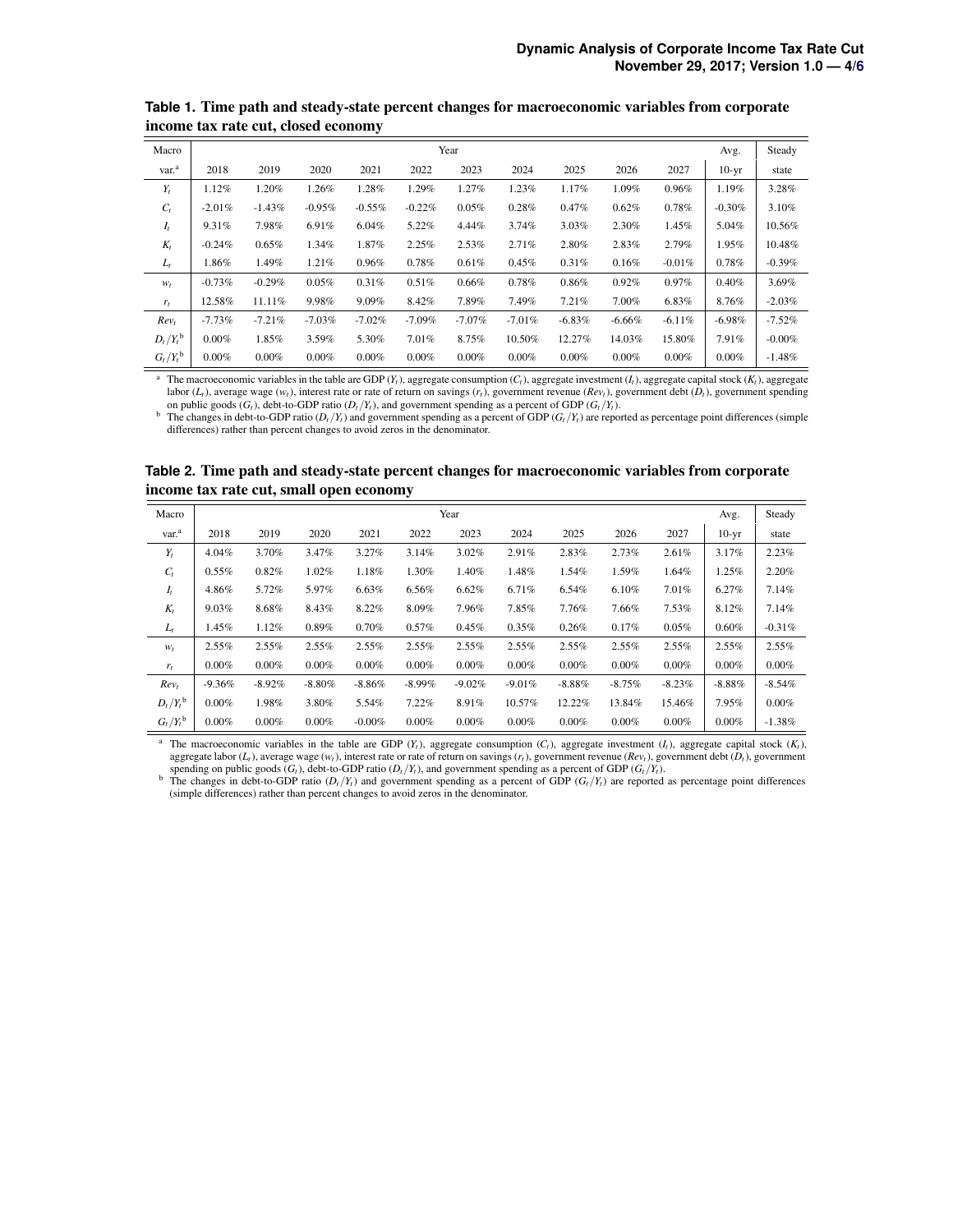<span id="page-4-0"></span>

## **Figure 1.** Time path percent changes of aggregate macroeconomic variables, prices, and fiscal variables: closed economy vs. small open economy